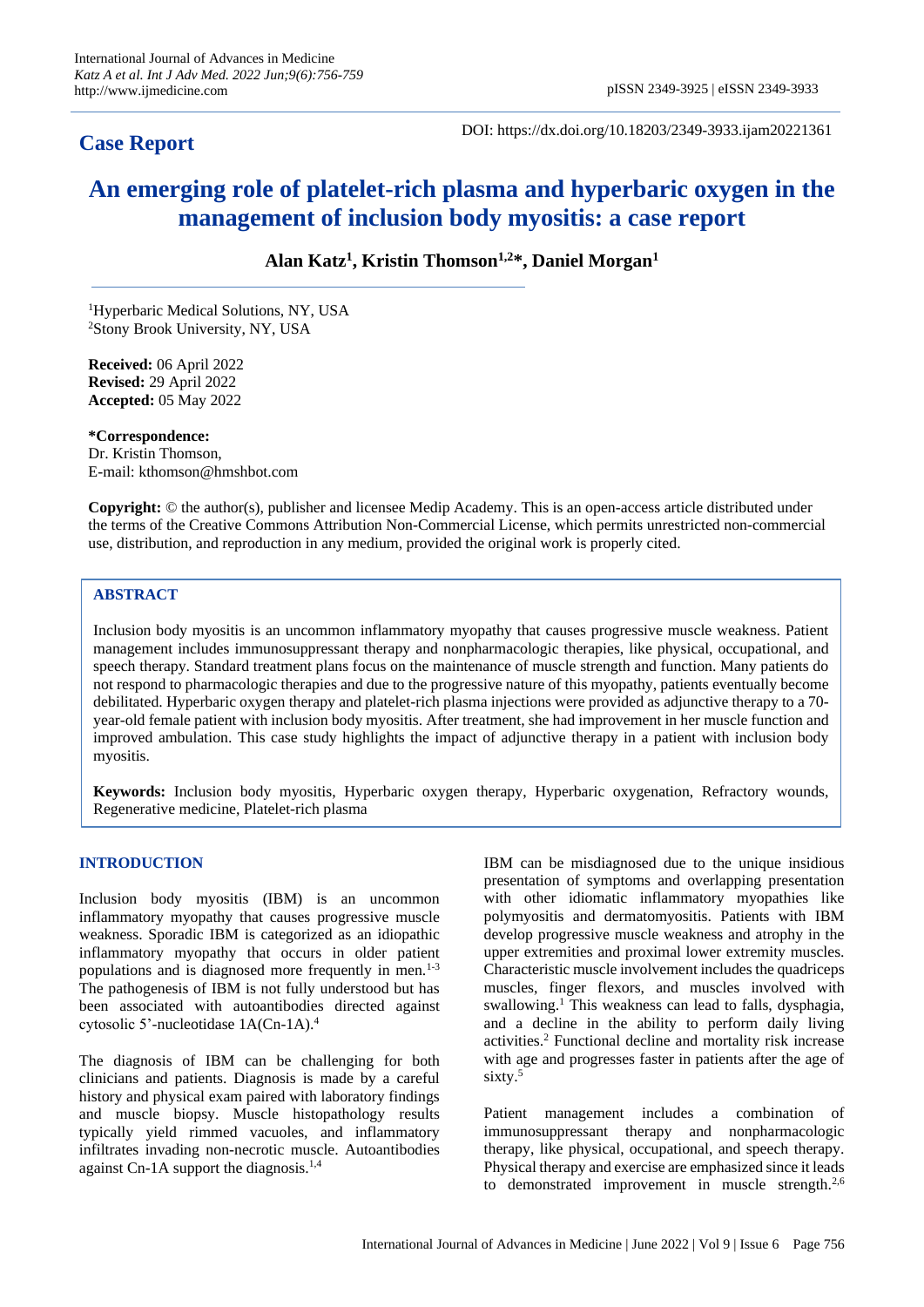Treatment plans focus on the maintenance of muscle strength and function and maintaining daily living activities. IBM is refractory to some pharmacologic treatment plans and some patients use alternative forms of therapy to support their conventional treatment plans like acupuncture, massage, nutritional supplementation, and hyperbaric oxygen therapy.<sup>1,7</sup>

#### **CASE REPORT**

A 70-year-old female was diagnosed with IBM one year prior to consultation after experiencing progressive muscle weakness and difficulty walking. She was self-referred after being advised that the mainstay of her traditional therapy would be exercise and the use of supplements. Her earliest symptoms included the weakness of her hands and legs, and self-reported clumsiness and falling. Falls were occurring every three months due to muscle weakness. At presentation, she had a slightly elevated creatine kinase and her myositis-specific auto-antibodies were negative. Muscle biopsy, electromyogram, and MRI imaging confirmed the diagnosis. Her MRI reported disproportionate atrophy of the medial head of the gastrocnemius, long head of biceps femoris, and semimembranosus muscles bilaterally with muscle edema.



**Figure 1: Four months post-treatment balance and strength photograph.**

The influence of IBM on her daily activities was progressive. She reported that she cannot stand from a sitting position, climb stairs, lift her hands up to reach items on shelves, or have the strength to "pick up my baby grandkids." She had assistive devices like raised chairs, shower chairs, handrails, and a cane to help her with her daily activities. At the time of consultation, she was partially dependent on a wheelchair for mobility. She reported occasional mild choking symptoms.

Past medical history included hypertension, hypothyroidism, rheumatoid arthritis, and breast cancer with associated lumpectomy. Her rheumatoid arthritis was diagnosed ten years earlier than her IBM after having wrist and joint pain and the presence of cyclic citrullinated peptide antibody and rheumatoid factor on laboratory evaluation. She never received any immunosuppressant treatment and addressed her joint pain with holistic and dietary measures. The patient was a former smoker, uses alcohol sparingly, and reported no recreational drug use.

Her IBM therapeutic regimen included immunosuppressants like oral prednisone and the antimetabolite medication, methotrexate. She initiated physical, occupational, speech, acupuncture, and chiropractic therapies. The medications were eventually discontinued since they did not provide the anticipated therapeutic effects. Current medications at the time of referral were amlodipine, armour thyroid, folic acid, and nonprescription multi-vitamins.

A comprehensive three-month therapeutic plan was developed to be adjunctive to her conventional physical, occupational, and speech services. The plan incorporated platelet-rich plasma (PRP) injections and glutathione infusions paired with hyperbaric oxygen therapy (HBO). Glutathione is established as an antioxidant and neuromodulator, and 1g was infused twice weekly.<sup>8</sup> The hyperbaric therapy was performed at 2.4 ATA utilizing 100% oxygen with a five-minute air break every 20 minutes, five days a week for 90 minutes for a total of 60 sessions. Ultrasound-guided PRP was performed three times during the course of the HBO session, once after the first ten sessions of HBO, and again after twenty and sixty sessions. The edematous and atrophied rectus femoris and brachioradialis identified on MRI were the targets of the PRP therapy. More specifically, 5 ccs were divided and injected into each of the proximal, middle, and distal aspects of the rectus femoris muscles, and 2.5 ccs were divided and injected into each of the proximal, middle, and distal aspects of the brachioradialis muscles. The PRP was prepared utilizing a double spin technique. 18 cc of blood with 2cc anticoagulant was spun at 3400 rpm for 4 minutes, followed by a second spin of the isolated plasma and platelet solution at 3500 rpm for 2 minutes, yielding a leukocyte-poor, platelet-rich plasma with a concentration of 7x. Additionally, nutritional supplements were provided including mitochondrial support with an N-acetyl-L-Cysteine oral supplement as well as the supplement Mitochondrial NRGTM.

The Inclusion Body Myositis Functional Rating Scale  $(IBMFRS)^9$  was initially performed by her rheumatologist prior to initiating our therapy and was repeated by us at 16 weeks, 40 weeks, 60 weeks, and 16 weeks post-therapy. Scores were 24, 25, 32, 35, and 36 respectively (the maximum score is 40).

The IBMFRS is a validated tool that measures swallowing, handwriting, cutting food and handling utensils, fine motor skills, hygiene, turning in bed and adjusting covers, sitting to stand, walking, and climbing stairs. A higher score indicates higher functional ability.<sup>9</sup> In addition to her IBMFRS score, at the conclusion of her treatment plan, she reported improvement in her mobility and flexibility (Figure 1). She was able to easily walk thru a large airport,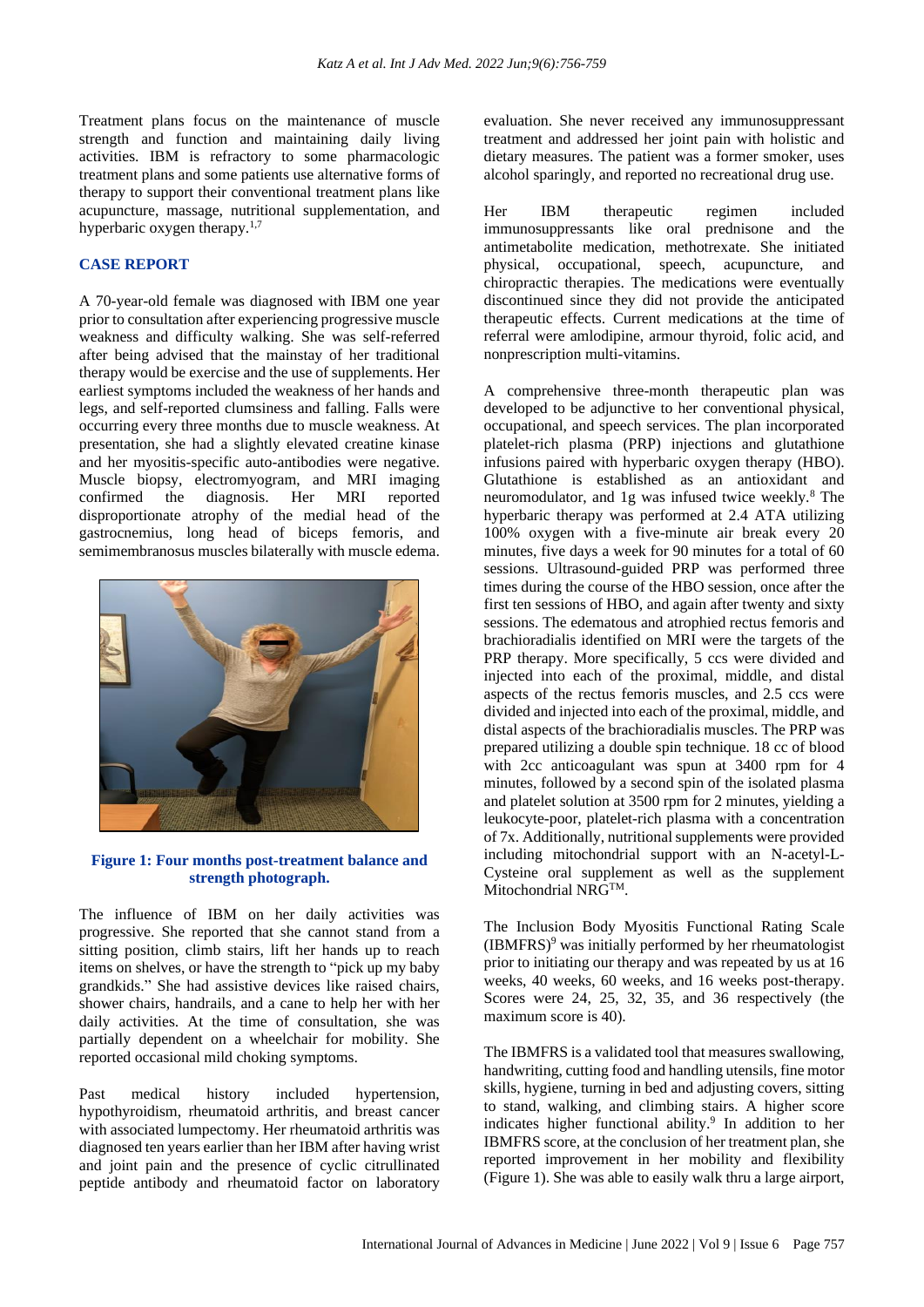get up from a chair without assistance, and hold her young grandchildren.

#### **DISCUSSION**

Sporadic inclusion body myositis is estimated to affect between 10 and 112 per million persons in the general population.<sup>3</sup> There is variation in the severity and progression of symptoms in patients. Multiple theorized mechanisms exist for IBM's pathogenesis. It is unknown whether IBM is a neurodegenerative or immune-mediated disease. The presence of cytotoxic CD8+ T cells and macrophages in non-necrotic muscle fibers surrounded by CD4+ T cells supports an autoimmune myopathy. Evidence of protein aggregates such as beta-amyloid, phosphorylated tau, and ubiquitin due to abnormal folding and disposal of proteins are associated with a neurodegenerative cause. Also, cN-1A, a protein involved in nucleic acid metabolism, is found in other autoimmune conditions such as Sjögren's syndrome, lupus erythematosus, and dermatomyositis.<sup>2</sup>

Treatment modalities for IBM have been aimed at targeting the inflammatory pathway but have been<br>relatively ineffective.<sup>6,7</sup> Immunosuppressants. relatively ineffective.<sup>6,7</sup> Immunosuppressants, corticosteroids, and intravenous immunoglobulin have been shown to provide only temporary improvement in some patients.<sup>3</sup> Other novel pharmaceutical treatments for IBM such as rapamycin, bimagrumab, follistatin, and oxandrolone, were either not promising during trial or the research is still ongoing. IBM patients that receive physical therapy and engage in exercise regimens do preserve or increase muscle strength without causing harm  $^{2,3,7}$ 

As adjunctive therapy, the use of hyperbaric oxygen therapy has safely decreased creatine kinase and improved symptoms associated with IBM. This includes the improved ability to swallow and the ability to flex fingers.<sup>10</sup> A case report demonstrated an IBM patient to have improvement of the symptoms of IBM including the ability to flex fingers and decreased anxiety of choking after 12 sessions of hyperbaric oxygen therapy.<sup>10</sup> Hyperbaric oxygen therapy also decreases proinflammatory cytokines such as IL-1, IL-6 and TNF-alpha. HBO has been shown to reduce inflammation and edema, promote angiogenesis and vasoconstriction, and mobilize bone marrow-derived stem progenitor cells.<sup>11,12</sup>

Platelet-rich plasma is a regenerative therapy that has been used in different applications and has shown the ability to repair damaged tissues, like skin ulcers and muscle and tendon injuries.<sup>13</sup> PRP is autologous plasma that is processed to provide a higher density platelet concentration. This higher concentration is injected into tissues with low healing potential, and it provides growth factors that act as a regenerative stimulus.<sup>13</sup> Hyperbaric oxygen therapy and PRP were initiated for synergist effects. There has been reported successful combination treatment seen in other conditions like osteomyelitis and diabetic wounds.<sup>14</sup>

This patient with inclusion body myositis experienced individual success with hyperbaric oxygen and PRP therapy. Hyperbaric oxygen therapy and PRP were used synergistically in conjunction with her traditional occupational and physical therapy. There continues to be no definitive effective treatment for IBM.<sup>3</sup>

#### **CONCLUSION**

Inclusion body myositis is an uncommon inflammatory myopathy and can be refractory to pharmacologic therapy and conventional treatments. This report highlights the novel use of these therapies as an adjunctive treatment for inclusion body myositis patients. In this report, the patient's symptoms and inclusion body myositis functional rating scale improved with hyperbaric oxygen therapy and platelet-rich plasma therapy. The patient met her treatment goals of maintaining and improving muscle strength, flexibility, and mobility. There continues to be no definitive effective treatment for inclusion body myositis, and additional research is warranted to further investigate the synergistic effects of hyperbaric oxygen therapy and platelet-rich plasma therapy on patients who are failing traditional therapies.

*Funding: The Foundation for Optimal Health – 501 (c) (3), East Moriches, NY Conflict of interest: None declared Ethical approval: Not required*

#### **REFERENCES**

- 1. Dimachkie MM, Barohn RJ. Inclusion body myositis. Neurol clin. 2014;32(3):629-46.
- 2. Needham M, Mastaglia FL. Sporadic inclusion body myositis: A review of recent clinical advances and current approaches to diagnosis and treatment. Clin Neurophysiol. 2016;127(3):1764-73.
- 3. Rare National Organization for Rare Disorders. Sporadic inclusion body myositis, 2019. Available at: https://rarediseases.org/rare-diseases/sporadicinclusion-body-myositis. Accessed on 20 December 2021.
- 4. Lilleker JB, Rietveld A, Pye SR. On behalf of all UKMYONET contributors, et al. Cytosolic 5′ nucleotidase 1A autoantibody profile and clinical characteristics in inclusion body myositis. Ann Rhem Dis. 2017;76:862-8.
- 5. Peng A, Koffman BM, Malley JD, Dalakas MC. Disease progression in sporadic inclusion body myositis: observations in 78 patients. Neurol. 2000;55(2):296-8.
- 6. Needham M, Mastaglia FL. Sporadic inclusion body myositis: A review of recent clinical advances and current approaches to diagnosis and treatment. Clin Neurophysiol. 2016;127(3):1764-73.